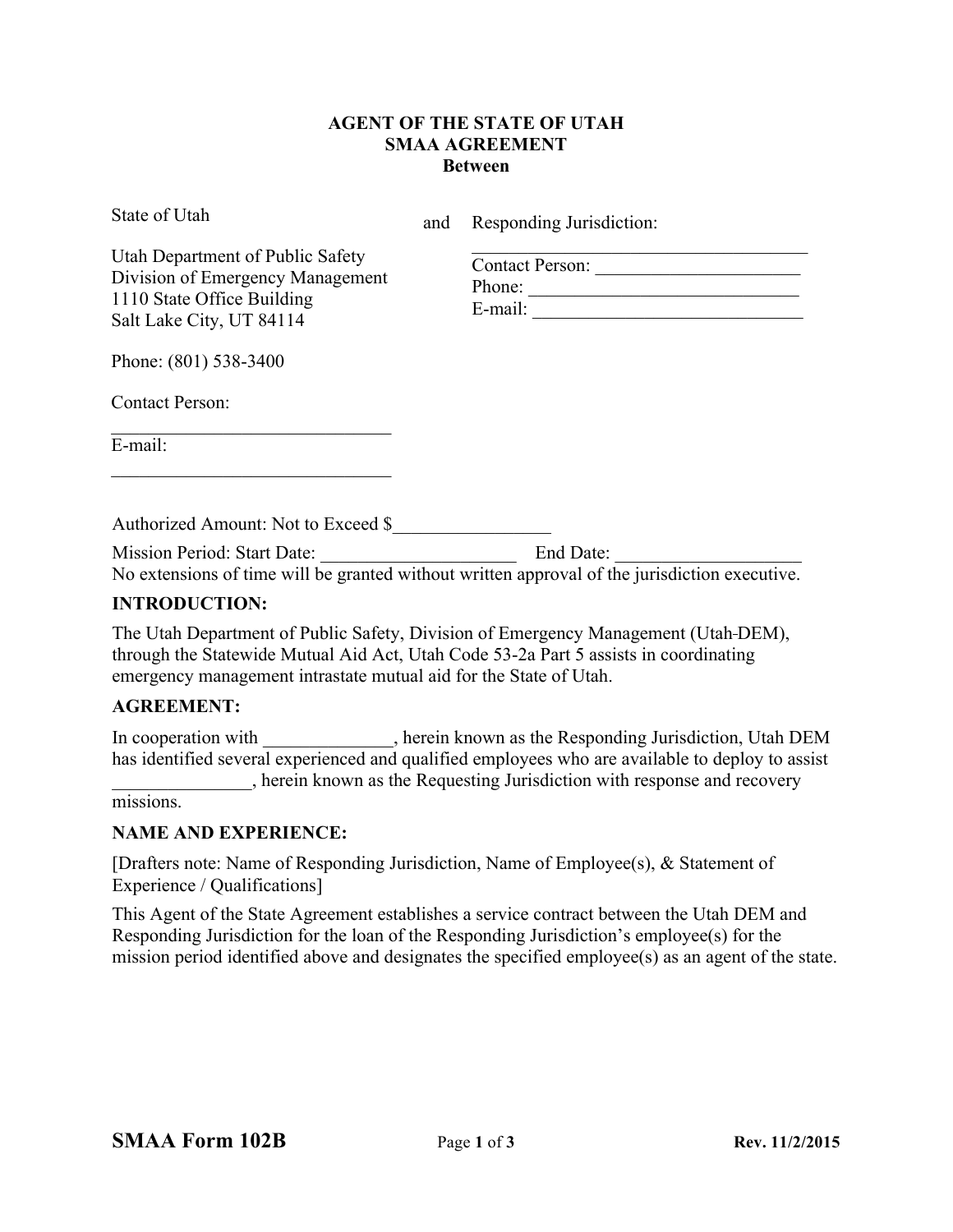**[NAME OF EMPLOYEE]** shall remain an employee of the Responding Jurisdiction throughout their deployment. Utah DEM hereby agrees to make the necessary travel arrangements for **[NAME OF EMPLOYEE]**, including transportation, lodging, per diem expenses. Once the mission is complete and the Responding Jurisdiction employees travel expense report has been received, Utah DEM agrees to submit the travel expense report to the Requesting Jurisdiction for reimbursement through the SMAA reimbursement process. The employee(s) of the Responding Jurisdiction will continue to be paid by his/her employer, will continue to receive the same benefits as if working at his/her home station, and will carry with him/her all the liability protections as if working at his/her home station. Utah DEM assumes no responsibility for the employee serving as the agent of the state, other than the accomplishment of their travel arrangements, the submission of completed travel expense reports through the SMAA reimbursement process, and the transmittal of reimbursement from the Requesting Jurisdiction to the Responding Jurisdiction.

## **[NAME OF EMPLOYEE]** will report to the (name, address, site)

upon arrival and perform duties as assigned. The SMAA Coordinator will provide emergency contact information for **[NAME OF EMPLOYEE]** and he/she will provide contact information and progress reports on their service to their home jurisdiction throughout their period of deployment.

## **REIMBURSEMENT:**

Upon receipt of reimbursement from the Requesting Jurisdiction, Utah DEM shall reimburse the Responding Jurisdiction for the authorized expenses claimed on the Intergovernmental Reimbursement SMAA Form #110 and Form 115. Reimbursement shall not exceed the final, total amount indicated on the travel expense report. The Responding Jurisdiction shall submit a final invoice or other appropriate travel expenses report, with all appropriate documentation, to Utah DEM within 30 days of **[NAME OF EMPLOYEE's]** return. Utah DEM shall reimburse the Responding Jurisdiction within 30 days of receipt of reimbursement from the Requesting Jurisdiction.

# **ALTERATIONS AND AMENDMENTS:**

This Agreement may only be amended through mutual agreement of both parties. Amendments shall not be binding unless they are in writing and signed by personnel authorized to bind each of the parties.

## **TERMINATION:**

Either party may terminate this Agreement upon 72 hours prior written notification to the other party. If this Agreement is terminated, the parties shall be liable only for services rendered or costs incurred in accordance with the terms of this Agreement prior to the effective date of termination.